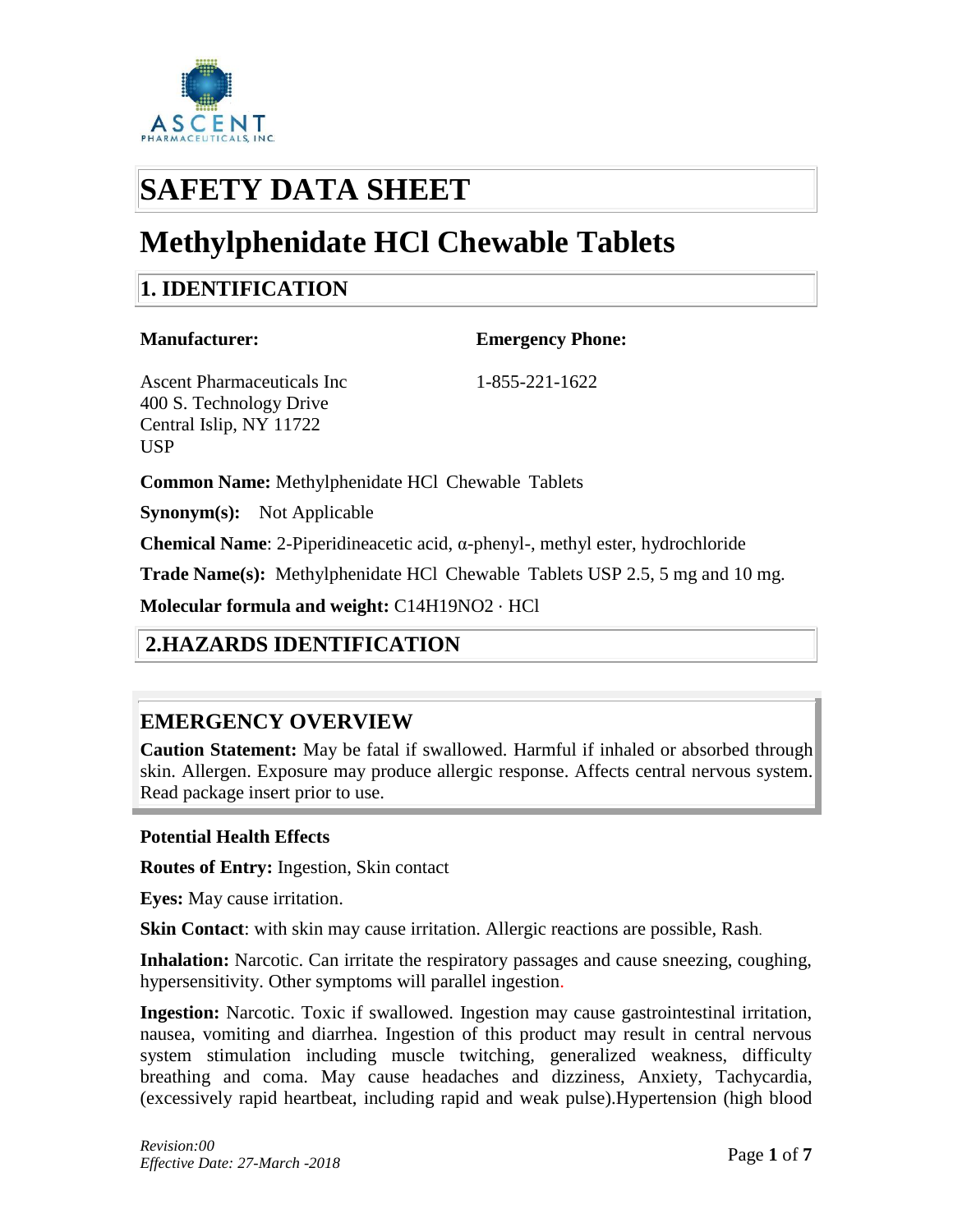

pressure), Mental impairment, Confusion, agitation and/or excitation, Tremors, convulsions, Fever, Dryness of mouth and throat.

**Effects of Overexposure:** Symptoms of overdose include agitation, confusion, convulsions possibly followed by coma.

**Chronic exposure:** Hypersensitivity, May cause habituation or addiction.

**Carcinogenicity:** - Not listed by IARC, NTP and OSHA.

#### **3.COMPOSITION / INFORMATION ON INGREDIENTS**

| <b>Ingredient</b>                              | $CAS$    | Concentration*<br>$ 2.5, 5 \text{ and } 10 \text{ mg} $ |
|------------------------------------------------|----------|---------------------------------------------------------|
| <b>METHYLPHENIDATE</b><br><b>HYDROCHLORIDE</b> | 298-59-9 | $\approx$ 2 %                                           |
| Excipients                                     | NA       | $\approx$ 98 %                                          |

\* All Concentrations are percent by weight.

#### **4. FIRST AID MEASURES**

Inhalation: If breathing is difficult, move to fresh air, if not breathing give artificial respiration. Get medical attention immediately.

**Skin Contact**: Wash with soap and water for at least 15 minutes. Get medical attention if symptoms occur.

**Eye Contact:** Any material that contacts the eye should be washed out immediately with water for at least 15 minutes. If easy to do, remove contact lenses if worn. Get medical attention if symptoms persist.

**Ingestion**: Call a physician or poison control center immediately. Never give anything by mouth to a victim who is unconscious or is having convulsions. If vomiting occurs, keep head low so that stomach content doesn't get into the lungs.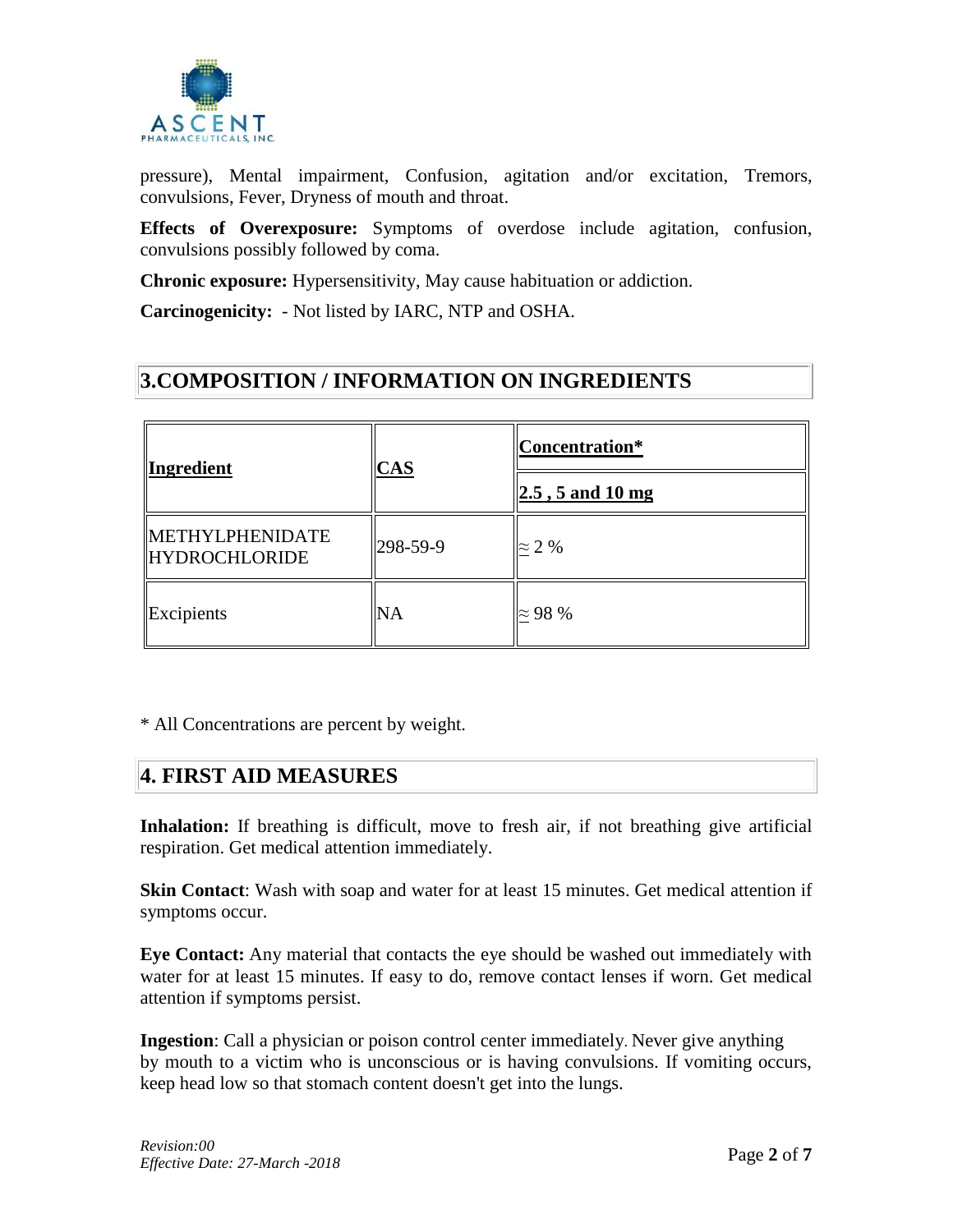

#### **5.FIRE-FIGHTING MEASURES**

**Extinguishing Media:** Use water spray, dry chemical, carbon dioxide or material appropriate for fire in surrounding area

**Unusual Fire & Explosion Hazards:** Not Applicable.

**Special Fire Fighting Procedures:** Wear full protective clothing and self-contained breathing apparatus.

**Protective Measures:** Prevent runoff from fire control or dilution from entering streams, sewers, or drinking water supply.

#### **6.ACCIDENTAL RELEASE MEASURES**

**Personal precautions:** Use personal protective equipment. Immediately contact emergency personnel. Keep unnecessary personnel away. Follow all firefighting procedures.

**Environmental precautions:** Do not release in to the environment.

**Spill Cleanup methods:** Sweep up or vacuum up spillage and collect in suitable container for disposal. Should not be released into the environment. Do not flush to sewer. All clean-up operations should be witnessed by more than one individual. The amount of material collected should be assessed and documented. See section 13 of the SDS.

#### **7.HANDLING AND STORAGE**

**Handling:** Special handling and storage requirements must be observed to assure compliance with Drug Enforcement Administration regulations. All employees who handle this material should be thoroughly trained to handle it safely. Empty containers may contain residual material; therefore, empty containers should be handled with care and disposed of properly. Do not breathe dust. Avoid contact with eyes, skin, and clothing. Wash thoroughly after handling.

**Storage:** This material must be stored in a locked cabinet in a Controlled Substance Storage Room, per the requirements of regulations of the DEA and FDA at Controlled Room Temperature:  $20^{\circ}$  to  $25^{\circ}$  C (68 $^{\circ}$  to 77 $^{\circ}$  F). Store the medicine in a tight, light resistant container at room temperature, away from heat, moisture, and direct light.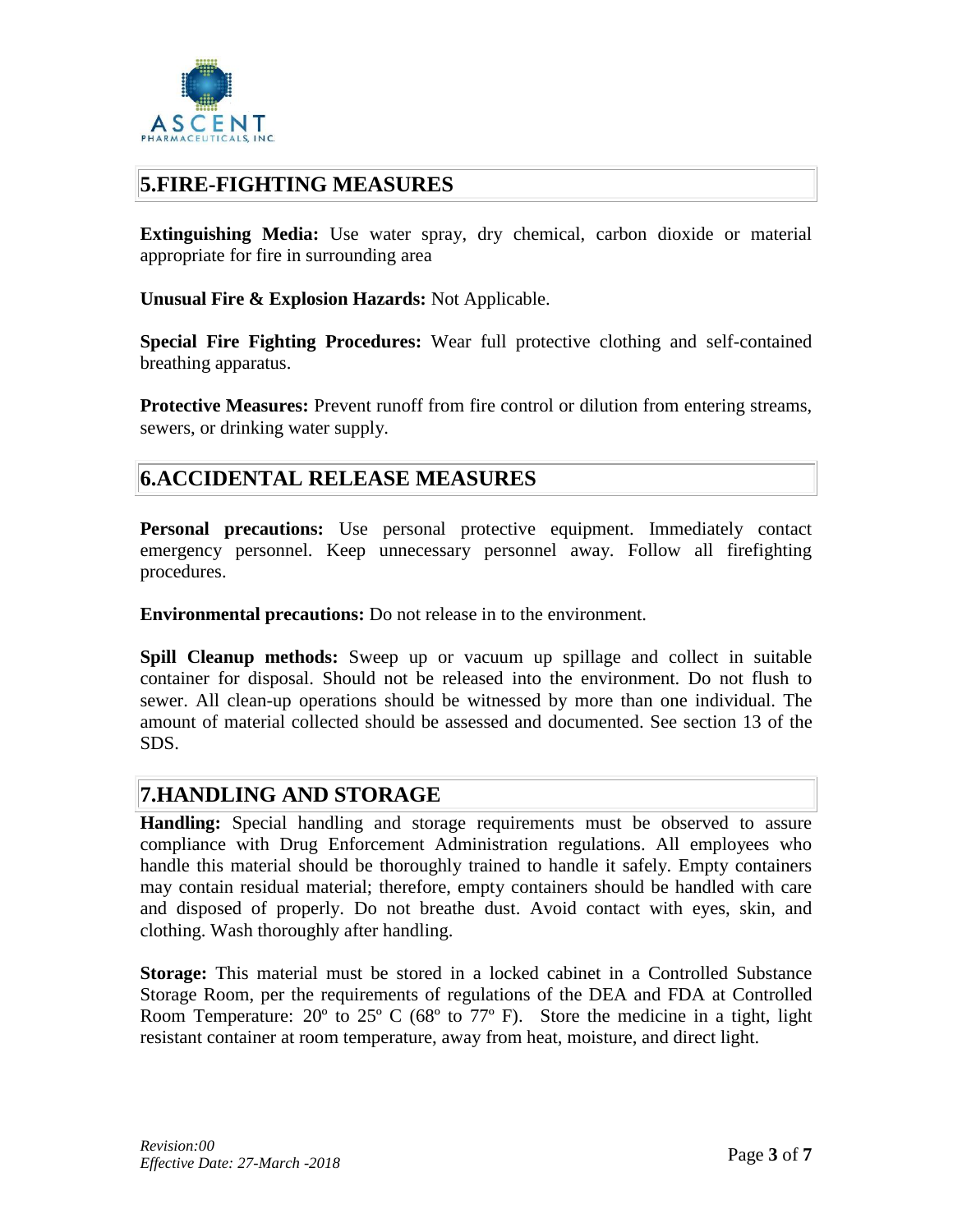

#### **8.EXPOSURE CONTROLS / PERSONAL PROTECTION**

Compressed tablets are not considered hazardous under normal handling procedures and protective equipment is not required. The following are recommended for manufacturing or other situations where exposure to the powder may occur.

**Protective Measures:** Not required when handling tablets or containers. Ventilation should be matched to conditions.

**Respiratory Protection:** Not required when handling tablets or containers. NIOSH/MSHA approved respirators for protection should be used if respirators are found to be necessary. Ventilation should be matched to conditions.

**Hand Protection:** Chemical resistant gloves.

**Eye Protection:** Wear safety glasses with side shields (or goggles). If the work environment or activity involves dusty conditions, mist or aerosols, wear the appropriate goggles. Wear a face shield or other full face protection if there is a potential for direct contact to the face with dusts, mists, or aerosols.

**Skin and Body Protection:** Not required when handling tablets. If containers are compromised or exposure is likely --wear: Goggles, Lab Coat and Gloves

**Hygiene Measures:** Wash skin thoroughly with soap and water.

#### **9.PHYSICAL AND CHEMICAL PROPERTIES**

**Physical Properties: Physical State:** Solid **Form:** Tablets **Appearance:**

**Methylphenidate HCl Chewable Tablets, USP 2.5 mg** –White to off-white Round beveled edge chewable tablets debossed with '**260'** on one side and '**AT'** on the other side.

**Methylphenidate HCl Chewable Tablets, USP 10 mg** –White to off-white Round beveled edge chewable tablets debossed with '**261'** on one side and '**AT'** on the other side.

**Methylphenidate HCl Chewable Tablets, USP 20 mg** – White to off-white flat Round chewable tablets debossed with 'AT**'** on left side and '**262'** on the right side of bisect line and other side plain.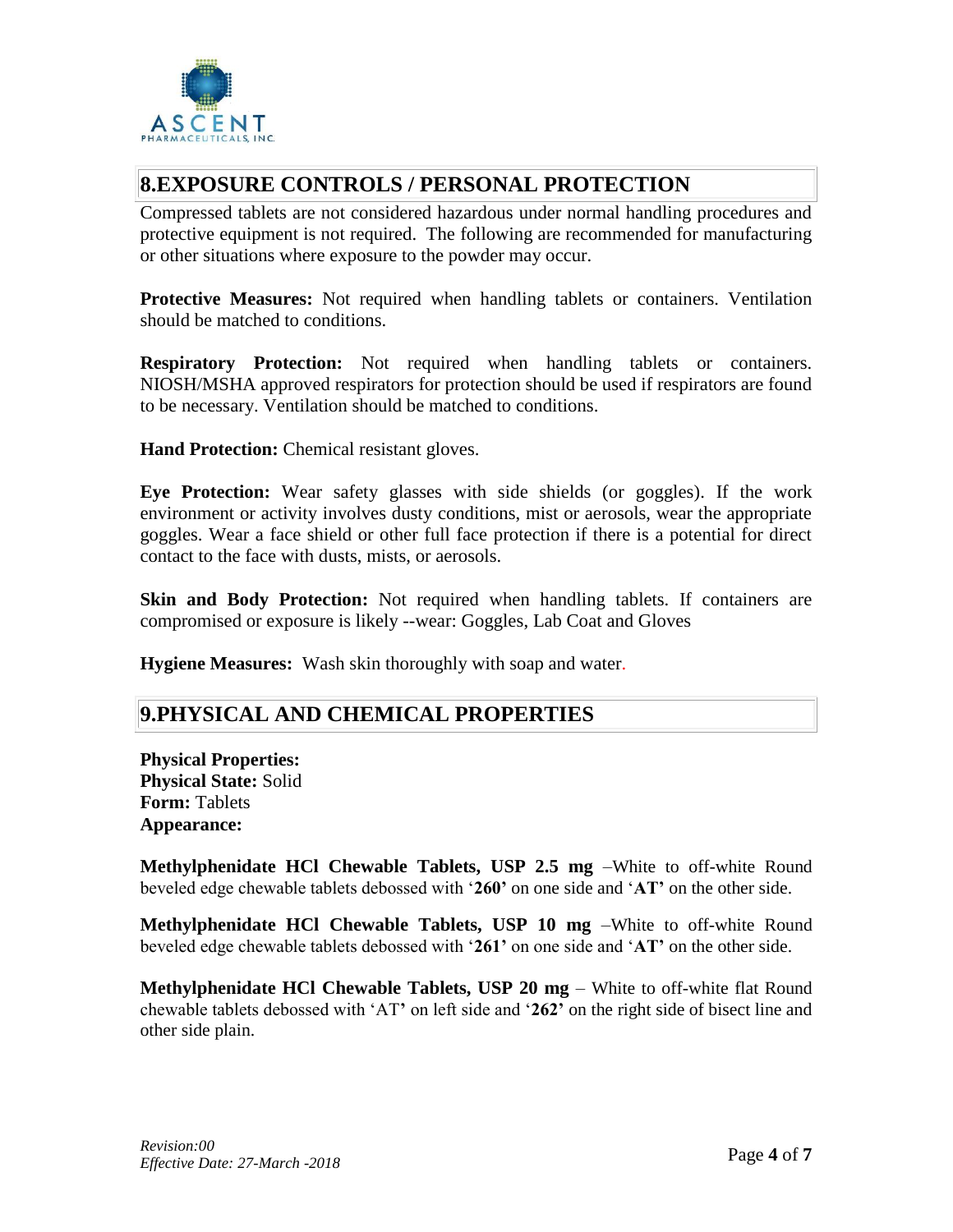

## **10. STABILITY AND REACTIVITY**

**Possibility of hazardous reactions:** Stable under ordinary conditions of use and storage.

**Conditions to avoid:** Excessive heat & Moisture.

**Incompatible materials:** Alkalis.

**Hazardous Decomposition products:** May produce Carbon oxides, Nitrogen oxides (NOx) & Hydrogen chloride.

## **11.TOXICOLOGICAL INFORMATION**

**Acute Toxicity:** Active Ingredient: LD50 Oral (rat): 367 mg/kg LD50 Oral (mouse): 60 mg/kg

**Carcinogenicity:** Not listed as a carcinogen or potential carcinogen by NTP, IARC Monographs or OSHA.

#### **12.ECOLOGICAL INFORMATION**

**General information:** The information presented below pertains to the individual ingredients, and not to the mixture(s) or final formulations.

**Ecotoxicity:** No data available.

**Acute toxicity (Aquatic invertebrates):** No data available.

**Bioaccumulation:** No data available.

**Mobility:** No data available.

#### **13.DISPOSAL CONSIDERATIONS**

**Waste Disposal:** Dispose of waste must be in accordance with all applicable Federal, State and local laws. Notify site Drug Enforcement Agency compliance officer and local DEA office for appropriate disposal procedures. Processing, use or contamination of this product may change the waste management options. State and local disposal regulations may differ from federal disposal regulations.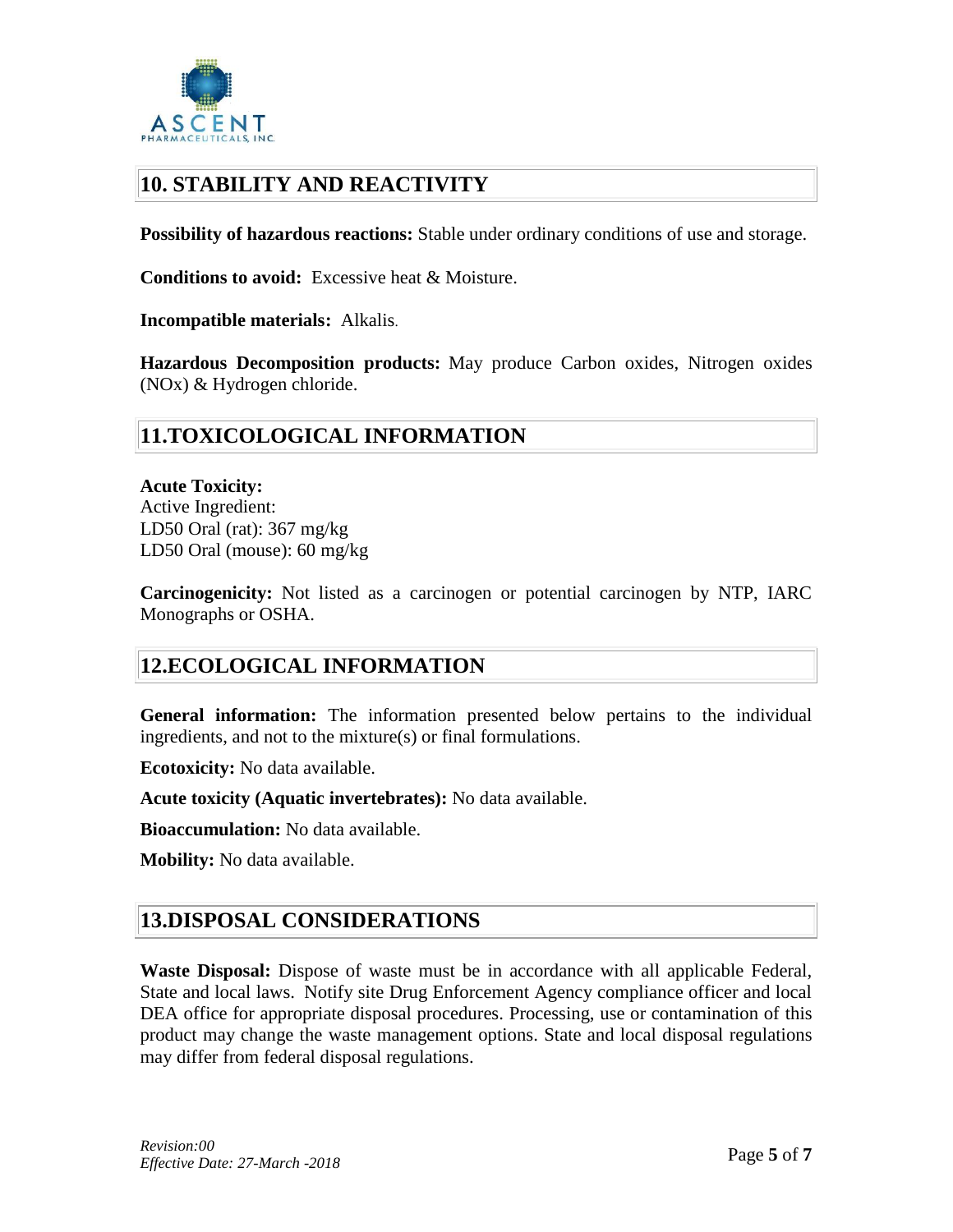

### **14.TRANSPORT INFORMATION**

**DOT:** Not Regulated

**IMDG:** Not regulated

#### **ICAO/IATA:** Not Regulated

#### **15.REGULATORY INFORMATION**

Stated regulatory information chosen primarily for possible usage of Ascent Pharmaceutical, Inc. This section is not a complete analysis or reference to all applicable regulatory information. Please consider all applicable laws and regulations for your country/state.

#### **U.S. Regulatory Information**

**CERLA Hazardous Substance List (40 CFR 302.4):** None

**TSCA :** None

#### **SARA Title III**

**Section 302 Extremely Hazardous Substance (40 CFR 355, Appendix A):** None

**Section 313 Toxic Release Inventory (40 CFR 372):** None

**Hazard categories Immediate Hazard** - Yes **Delayed Hazard** - Yes **Fire Hazard** - No **Pressure Hazard** - No **Reactivity Hazard** - No

**Drug Enforcement Administration (DEA) List 2, Essential Chemicals (21 CFR 1310.02(b) and 1310.04(f)(2) and Chemical Code Number-** Not listed.

**Drug Enforcement Administration (DEA). List 1 & 2 Exempt Chemical Mixtures (21 CFR 1310.12(c))**-Not regulated.

**DEA Exempt Chemical Mixtures Code Number**-Not regulated.